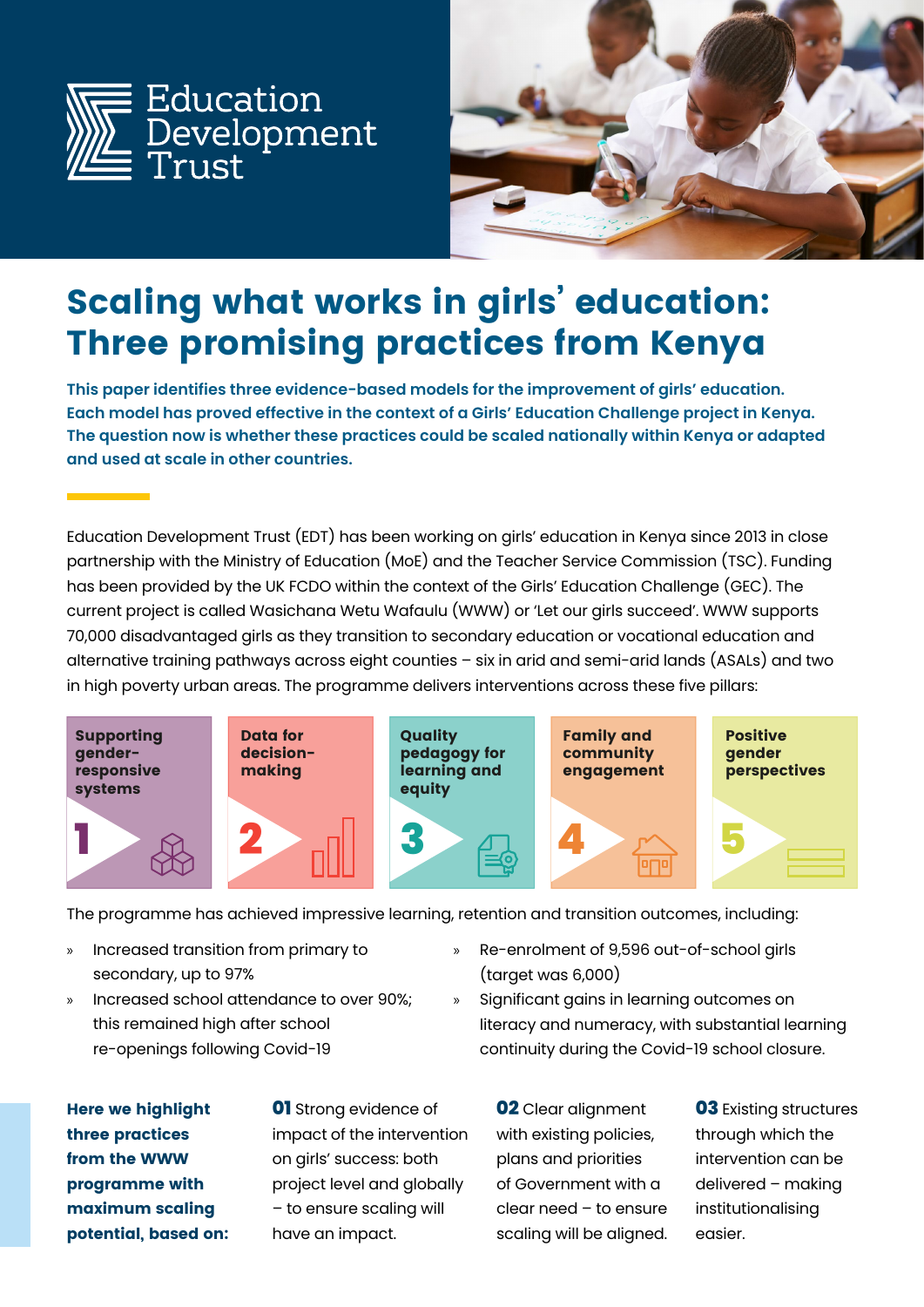**01 Intervention** Teacher coaching for gender-responsive pedagogy

#### **OVERVIEW**

In WWW teacher capacity to help girls to learn and thrive is enhanced through classroom-level coaching. We combine two evidence-based methods: classroom level coaching and genderresponsive pedagogy. The coaching, provided by experienced and serving senior teachers, is used to promote a girl-friendly classroom environment in the context of subject teaching.

### The model

The approach used in WWW involves the recruitment of experienced teachers to serve as pedagogical coaches. The coaches work across five to seven primary schools. They are trained with particular reference to genderresponsive pedagogy. Coaches dedicate 60% of time to coaching and 40% to teaching duties. Continuing to work as a classroom teacher adds to the credibility and respect of the coaches in the eyes of other teachers. Oversight and quality assurance is provided through senior coaches and TSC field officers. Coaches seek to strengthen both the capacity of individual teachers and the school subject panel to build sustainable peerto-peer support.

### The global evidence base

Coaching by expert, serving teachers is a key component of the WWW model. Global evidence shows that teacher coaching can have a significant effect on improving the quality of instruction and improvement in learning outcomes. School-based training such as this is more effective than off-site training as it allows highly contextualised conversations about the best ways to apply theory in practice. In addition to the literature relating to coaching there is a growing body of international evidence which shows that gender-responsive pedagogy

approaches can lead to improved learning outcomes for girls, both cognitive and attitudinal. Studies in Rwanda, Malawi and Tanzania show that gender-responsive approaches can reduce dropout and repetition rates for girls and improve academic performance. When schools implement gender-responsive pedagogy, teachers are much less likely to use discriminatory, abusive and threatening language, instead making learners feel more encouraged to participate and support each other, and improving girls' self-esteem.

### Evidence of efficacy in Kenya

Our work in Kenya reinforces findings from the wider literature relating to the power of both school-based coaching and gender responsive pedagogy. In the WWW project, the majority of teachers who received coaching support had the quality of their instruction subsequently rated highly as 'good' or 'excellent' by independent evaluators. Following the coaching intervention, the overwhelming majority of girls felt that teachers made them 'feel welcome in the classrooms, explain lessons well, and respond to questions well'. Project evidence also shows improvement teaching, leading to improved girls' learning in literacy and numeracy, with particularly impressive improvements in numeracy (from a baseline mean of 19.09 to 30.42).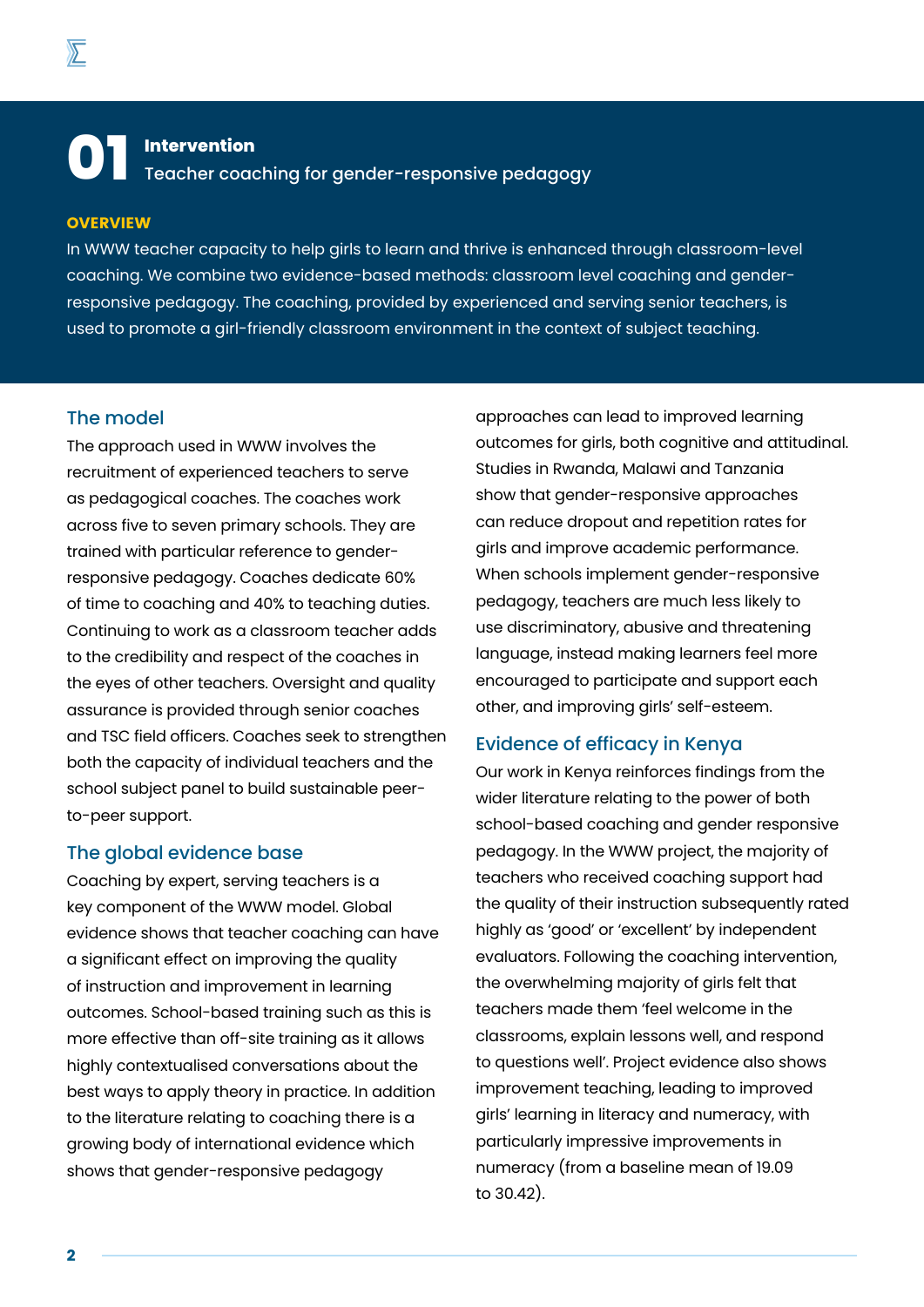**02 Intervention** Community-school integration through the work of Community Health Volunteers

#### **OVERVIEW**

In WWW Community Health Volunteers (CHVs) promote the education of girls at community and household level. The engagement of vulnerable girls in education is greatly enhanced through contact with CHVs who provide a powerful link between the school and home. Schools notify CHVs of girls who are absent or at risk of dropping out, and CHVs work at the household level to ensure girls return to or remain at school. CHVs played a key role in ensuring learning continuity during Covid-19.

### The model

There is a national system of volunteer health visitors in Kenya. These CHVs visit disadvantaged households as part of their work to provide health care. As part of WWW they also engage with households and communities when girls are absent from school and promote the importance of girls' education. The CHV structure enables extensive reach countrywide, respect and trust at community level and household-level knowledge of individual children. CHVs are trained on educational outreach and linked to local schools. In addition to their focus on tackling absenteeism at household level, CHVs also engage with community leaders on barriers to school attendance at community level. During the period of school closures, the CHVs went further and tracked and encouraged the engagement of specific vulnerable girls in distance learning through home visits.

#### The global evidence base

This intervention builds upon several intersecting bodies of knowledge. It has long been known that community and household level engagement in education can greatly support the achievement of better outcomes for disadvantaged students.

The model also draws upon another body of knowledge concerning the power of multiagency working, including effective collaboration between education and health, to provide 'joined up' support for vulnerable individuals. A third relevant literature concerns the use of disaggregated data to identify and protect at-risk learners. This intervention draws upon all these insights using CHVs to reach out to the hard-to-reach, connect health services with education and track girls with high levels of need, thereby providing schools with highly useful granular data.

#### Evidence of efficacy in Kenya

The WWW CHV model is linked to impressive improvements in enrolment of vulnerable girls. The CHV model came into its own during the period of school closures. The CHVs not only monitored engagement in home learning; they also provided study materials to girls in their homes and collected their homework. As a result, the majority of vulnerable girls maintained some level of learning during this time – 91% of the parents of girls from ASAL regions reported that they were spending more than two hours per day studying while schools were closed.